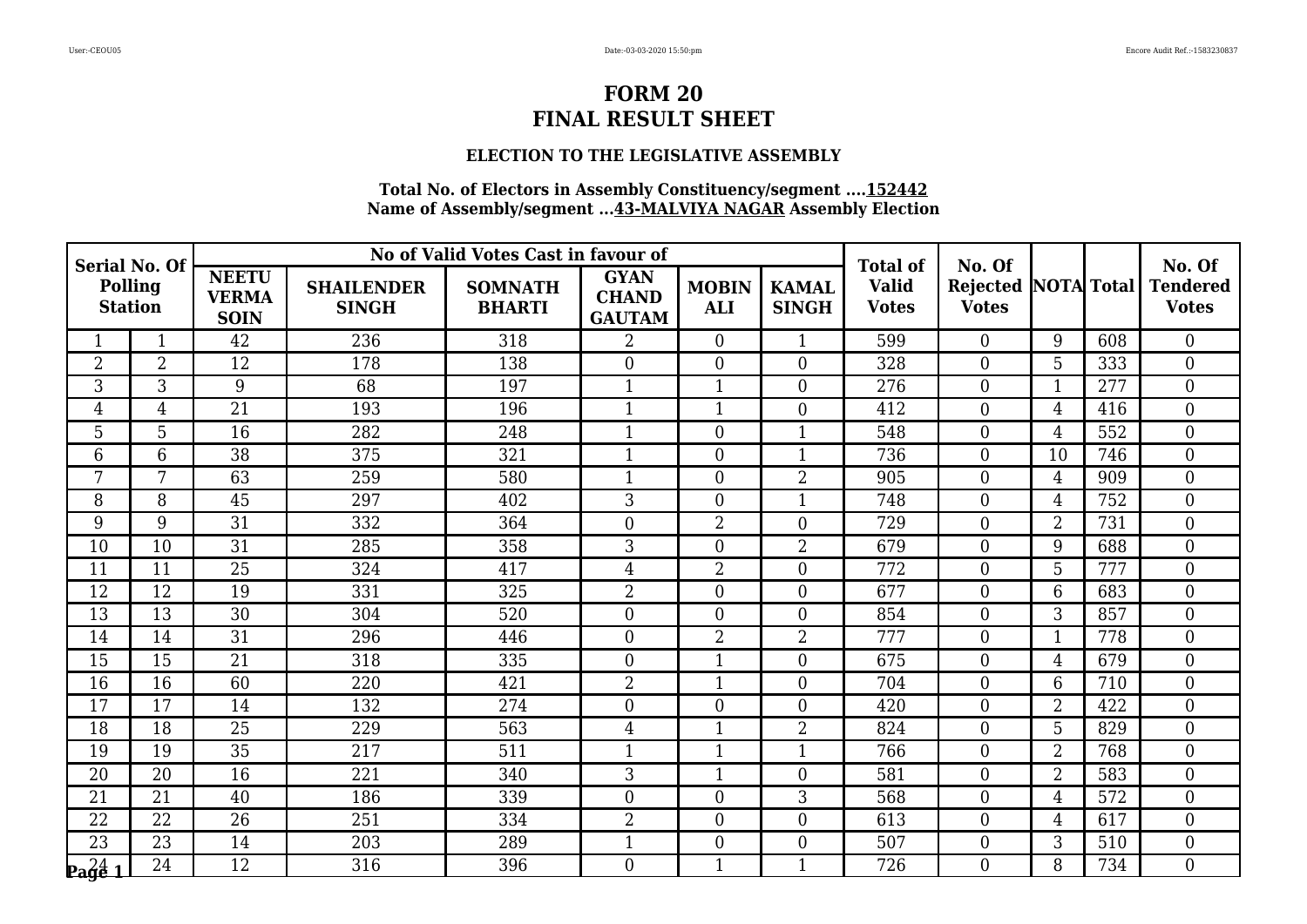## **ELECTION TO THE LEGISLATIVE ASSEMBLY**

| <b>Serial No. Of</b><br>Polling<br><b>Station</b> |                 |                                             |                                   | No of Valid Votes Cast in favour of |                                              |                            |                              | <b>Total of</b>              | No. Of                                     |                 |     | No. Of                          |
|---------------------------------------------------|-----------------|---------------------------------------------|-----------------------------------|-------------------------------------|----------------------------------------------|----------------------------|------------------------------|------------------------------|--------------------------------------------|-----------------|-----|---------------------------------|
|                                                   |                 | <b>NEETU</b><br><b>VERMA</b><br><b>SOIN</b> | <b>SHAILENDER</b><br><b>SINGH</b> | <b>SOMNATH</b><br><b>BHARTI</b>     | <b>GYAN</b><br><b>CHAND</b><br><b>GAUTAM</b> | <b>MOBIN</b><br><b>ALI</b> | <b>KAMAL</b><br><b>SINGH</b> | <b>Valid</b><br><b>Votes</b> | <b>Rejected NOTA Total</b><br><b>Votes</b> |                 |     | <b>Tendered</b><br><b>Votes</b> |
| 25                                                | 25              | 38                                          | 169                               | 654                                 | $\overline{2}$                               | $\mathbf{1}$               | $\mathbf{1}$                 | 865                          | $\overline{0}$                             | 3               | 868 | $\overline{0}$                  |
| 26                                                | 26              | 27                                          | 372                               | 452                                 | $\overline{0}$                               | $\overline{2}$             | $\mathbf{1}$                 | 854                          | $\overline{0}$                             | 8               | 862 | $\boldsymbol{0}$                |
| 27                                                | 27              | 16                                          | 258                               | 323                                 | $\overline{5}$                               | $\mathbf{0}$               | $\mathbf{1}$                 | 603                          | $\boldsymbol{0}$                           | $\overline{2}$  | 605 | $\boldsymbol{0}$                |
| 28                                                | 28              | 18                                          | 194                               | 237                                 | $\mathbf{1}$                                 | $\overline{0}$             | $\mathbf{1}$                 | 451                          | $\boldsymbol{0}$                           | 3               | 454 | $\mathbf{0}$                    |
| 29                                                | 29              | 26                                          | 295                               | 484                                 | 5                                            | $\overline{2}$             | $\overline{0}$               | 812                          | $\overline{0}$                             | $\overline{2}$  | 814 | $\boldsymbol{0}$                |
| 30                                                | 30              | 19                                          | 256                               | 282                                 | $\overline{2}$                               | $\boldsymbol{0}$           | $\mathbf{1}$                 | 560                          | $\boldsymbol{0}$                           | $\overline{2}$  | 562 | $\boldsymbol{0}$                |
| 31                                                | 31              | 9                                           | 305                               | 325                                 | $\mathbf{1}$                                 | $\boldsymbol{0}$           | $\overline{0}$               | 640                          | $\boldsymbol{0}$                           | 6               | 646 | $\boldsymbol{0}$                |
| 32                                                | 32              | 18                                          | 320                               | 300                                 | $\overline{0}$                               | $\overline{0}$             | 1                            | 639                          | $\boldsymbol{0}$                           | 5               | 644 | $\boldsymbol{0}$                |
| $\overline{33}$                                   | $\overline{33}$ | $\overline{27}$                             | 376                               | 312                                 | 5                                            | $\mathbf{0}$               | 1                            | 721                          | $\boldsymbol{0}$                           | $\overline{13}$ | 734 | $\overline{0}$                  |
| 34                                                | 34              | 30                                          | 365                               | 383                                 | $\mathbf{1}$                                 | $\overline{2}$             | $\mathbf{1}$                 | 782                          | $\boldsymbol{0}$                           | 7               | 789 | $\boldsymbol{0}$                |
| 35                                                | 35              | 32                                          | 343                               | 339                                 | $\overline{2}$                               | $\mathbf{1}$               | $\mathbf{1}$                 | 718                          | $\overline{0}$                             | 8               | 726 | $\boldsymbol{0}$                |
| 36                                                | $\overline{36}$ | $\overline{22}$                             | 199                               | 267                                 | $\mathbf{1}$                                 | $\mathbf{0}$               | $\overline{0}$               | 489                          | $\boldsymbol{0}$                           | 8               | 497 | $\overline{0}$                  |
| 37                                                | 37              | $\overline{36}$                             | 256                               | 343                                 | $\mathbf{1}$                                 | $\overline{0}$             | $\Omega$                     | 636                          | $\overline{0}$                             | 6               | 642 | $\boldsymbol{0}$                |
| 38                                                | 38              | 12                                          | 232                               | 355                                 | 11                                           | $\overline{2}$             | $\mathbf{1}$                 | 613                          | $\overline{0}$                             | $\overline{2}$  | 615 | $\overline{0}$                  |
| 39                                                | 39              | 12                                          | 151                               | 208                                 | 7                                            | $\mathbf{0}$               | $\overline{0}$               | 378                          | $\boldsymbol{0}$                           | $\overline{0}$  | 378 | $\boldsymbol{0}$                |
| 40                                                | 40              | 18                                          | 251                               | 223                                 | $\overline{2}$                               | $\mathbf{1}$               | $\Omega$                     | 495                          | $\overline{0}$                             | 6               | 501 | $\boldsymbol{0}$                |
| 41                                                | 41              | 37                                          | 252                               | 281                                 | $\overline{0}$                               | $\overline{0}$             | 1                            | 571                          | $\mathbf{0}$                               | 3               | 574 | $\mathbf{0}$                    |
| 42                                                | $\overline{42}$ | 18                                          | 247                               | 304                                 | $\overline{0}$                               | $\boldsymbol{0}$           | $\overline{0}$               | 569                          | $\boldsymbol{0}$                           | 9               | 578 | $\boldsymbol{0}$                |
| 43                                                | 43              | 31                                          | 283                               | 388                                 | $\mathbf{1}$                                 | $\overline{0}$             | $\Omega$                     | 703                          | $\boldsymbol{0}$                           | $\overline{4}$  | 707 | $\boldsymbol{0}$                |
| 44                                                | 44              | 22                                          | 247                               | 229                                 | $\overline{0}$                               | $\overline{0}$             | $\Omega$                     | 498                          | $\mathbf{0}$                               | $\overline{0}$  | 498 | $\mathbf{0}$                    |
| 45                                                | 45              | 10                                          | 129                               | 138                                 | $\boldsymbol{0}$                             | $\boldsymbol{0}$           | $\overline{0}$               | 277                          | $\boldsymbol{0}$                           | $\mathbf{1}$    | 278 | $\boldsymbol{0}$                |
| 46                                                | 46              | 7                                           | 139                               | 225                                 | $\overline{0}$                               | $\mathbf{1}$               | $\Omega$                     | 372                          | $\overline{0}$                             | $\overline{0}$  | 372 | $\overline{0}$                  |
| 47                                                | 47              | 9                                           | 158                               | 308                                 | $\overline{0}$                               | $\boldsymbol{0}$           | 1                            | 476                          | $\overline{0}$                             | 5               | 481 | $\boldsymbol{0}$                |
| $\frac{48}{2}$                                    | 48              | 4                                           | $\overline{88}$                   | 188                                 | 1                                            | $\boldsymbol{0}$           | $\mathbf 1$                  | 282                          | $\boldsymbol{0}$                           | $\overline{2}$  | 284 | $\boldsymbol{0}$                |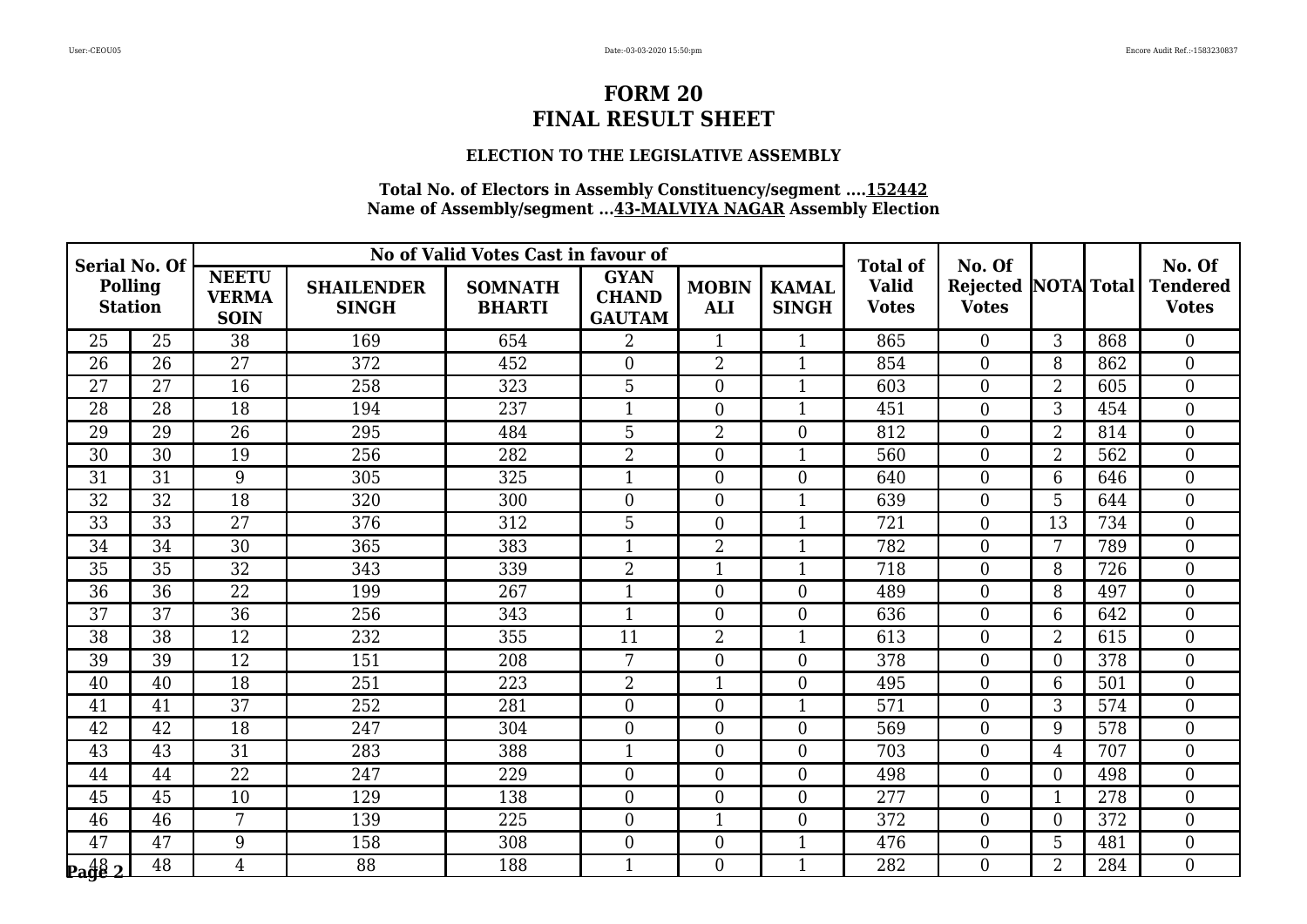## **ELECTION TO THE LEGISLATIVE ASSEMBLY**

| Serial No. Of<br><b>Polling</b><br><b>Station</b> |                 |                                             |                                   | No of Valid Votes Cast in favour of |                                              |                            |                              | <b>Total of</b>              | No. Of                                     |                |     | No. Of                          |
|---------------------------------------------------|-----------------|---------------------------------------------|-----------------------------------|-------------------------------------|----------------------------------------------|----------------------------|------------------------------|------------------------------|--------------------------------------------|----------------|-----|---------------------------------|
|                                                   |                 | <b>NEETU</b><br><b>VERMA</b><br><b>SOIN</b> | <b>SHAILENDER</b><br><b>SINGH</b> | <b>SOMNATH</b><br><b>BHARTI</b>     | <b>GYAN</b><br><b>CHAND</b><br><b>GAUTAM</b> | <b>MOBIN</b><br><b>ALI</b> | <b>KAMAL</b><br><b>SINGH</b> | <b>Valid</b><br><b>Votes</b> | <b>Rejected NOTA Total</b><br><b>Votes</b> |                |     | <b>Tendered</b><br><b>Votes</b> |
| 49                                                | 49              | 7                                           | 70                                | 215                                 | $\overline{0}$                               | 3                          | $\overline{2}$               | 297                          | $\overline{0}$                             | $\overline{2}$ | 299 | $\overline{0}$                  |
| 50                                                | 50              | 9                                           | 178                               | 304                                 | $\mathbf{1}$                                 | $\overline{0}$             | $\mathbf{1}$                 | 493                          | $\overline{0}$                             | 3              | 496 | $\boldsymbol{0}$                |
| 51                                                | 51              | 23                                          | 244                               | 365                                 | $\overline{2}$                               | $\mathbf{0}$               | $\mathbf{1}$                 | 635                          | $\boldsymbol{0}$                           | 3              | 638 | $\boldsymbol{0}$                |
| $\overline{52}$                                   | $\overline{52}$ | 9                                           | 130                               | 214                                 | $\overline{0}$                               | $\overline{0}$             | $\overline{0}$               | 353                          | $\boldsymbol{0}$                           | 3              | 356 | $\mathbf{0}$                    |
| 53                                                | 53              | 12                                          | 166                               | 278                                 | $\mathbf{1}$                                 | $\mathbf{1}$               | $\overline{0}$               | 458                          | $\overline{0}$                             | $\overline{2}$ | 460 | $\boldsymbol{0}$                |
| 54                                                | 54              | 13                                          | 179                               | 178                                 | $\mathbf{1}$                                 | $\mathbf{0}$               | $\mathbf{1}$                 | 372                          | $\boldsymbol{0}$                           | $\overline{0}$ | 372 | $\boldsymbol{0}$                |
| 55                                                | 55              | 39                                          | 246                               | 341                                 | $\overline{0}$                               | $\overline{0}$             | $\overline{0}$               | 626                          | $\boldsymbol{0}$                           | 8              | 634 | $\mathbf{0}$                    |
| 56                                                | 56              | 30                                          | 279                               | 371                                 | 3                                            | $\mathbf{1}$               | 1                            | 685                          | $\overline{0}$                             | $\overline{2}$ | 687 | $\mathbf{0}$                    |
| $\overline{57}$                                   | $\overline{57}$ | $\overline{38}$                             | 239                               | 344                                 | $\overline{0}$                               | $\mathbf{1}$               | $\overline{0}$               | 622                          | $\boldsymbol{0}$                           | 5              | 627 | $\overline{0}$                  |
| 58                                                | 58              | 33                                          | 197                               | 221                                 | $\overline{0}$                               | $\overline{0}$             | $\overline{0}$               | 451                          | $\boldsymbol{0}$                           | 5              | 456 | $\boldsymbol{0}$                |
| 59                                                | 59              | 8                                           | 412                               | 321                                 | 6                                            | $\overline{4}$             | 3                            | 754                          | $\overline{0}$                             | 9              | 763 | $\boldsymbol{0}$                |
| 60                                                | 60              | $\overline{8}$                              | 243                               | 205                                 | $\overline{2}$                               | 12                         | $\overline{0}$               | 470                          | $\boldsymbol{0}$                           | $\overline{0}$ | 470 | $\overline{0}$                  |
| 61                                                | 61              | $\overline{23}$                             | 233                               | 299                                 | $\overline{2}$                               | $\overline{0}$             | $\mathbf{1}$                 | 558                          | $\overline{0}$                             | 3              | 561 | $\boldsymbol{0}$                |
| 62                                                | 62              | 32                                          | 231                               | 311                                 | $\overline{0}$                               | $\mathbf{1}$               | $\overline{0}$               | 575                          | $\overline{0}$                             | 3              | 578 | $\mathbf{0}$                    |
| 63                                                | $\overline{63}$ | $\overline{32}$                             | 262                               | 304                                 | $\mathbf{1}$                                 | $\mathbf{1}$               | $\overline{0}$               | 600                          | $\boldsymbol{0}$                           | 3              | 603 | $\boldsymbol{0}$                |
| 64                                                | 64              | 26                                          | 209                               | 260                                 | $\overline{0}$                               | $\overline{0}$             | $\overline{0}$               | 495                          | $\overline{0}$                             | 9              | 504 | $\boldsymbol{0}$                |
| 65                                                | 65              | 10                                          | 204                               | 239                                 | $\mathbf{1}$                                 | $\overline{0}$             | $\overline{0}$               | 454                          | $\mathbf{0}$                               | 5              | 459 | $\mathbf{0}$                    |
| $\overline{66}$                                   | $\overline{66}$ | $\overline{25}$                             | 308                               | 340                                 | $\overline{2}$                               | $\mathbf{0}$               | $\mathbf{1}$                 | 676                          | $\boldsymbol{0}$                           | 9              | 685 | $\boldsymbol{0}$                |
| 67                                                | 67              | 13                                          | 175                               | 171                                 | $\Omega$                                     | $\overline{0}$             | $\overline{0}$               | 359                          | $\overline{0}$                             | $\mathbf{1}$   | 360 | $\boldsymbol{0}$                |
| 68                                                | 68              | 26                                          | 296                               | 533                                 | 10                                           | $\overline{0}$             | $\overline{0}$               | 865                          | $\overline{0}$                             | 3              | 868 | $\mathbf{0}$                    |
| 69                                                | 69              | 15                                          | 304                               | 627                                 | 6                                            | $\mathbf{0}$               | $\overline{0}$               | 952                          | $\boldsymbol{0}$                           | 3              | 955 | $\boldsymbol{0}$                |
| 70                                                | 70              | 25                                          | 312                               | 585                                 | $\overline{2}$                               | 3                          | $\mathbf{1}$                 | 928                          | $\overline{0}$                             | 6              | 934 | $\boldsymbol{0}$                |
| 71                                                | 71              | 27                                          | 437                               | 364                                 | $\overline{2}$                               | $\mathbf{1}$               | $\overline{0}$               | 831                          | $\overline{0}$                             | 2              | 833 | $\boldsymbol{0}$                |
| $\sqrt{\frac{7}{2}}$                              | $\overline{72}$ | $\overline{28}$                             | 322                               | 390                                 | $\theta$                                     | 3                          | $\overline{0}$               | 743                          | $\boldsymbol{0}$                           | 5              | 748 | $\boldsymbol{0}$                |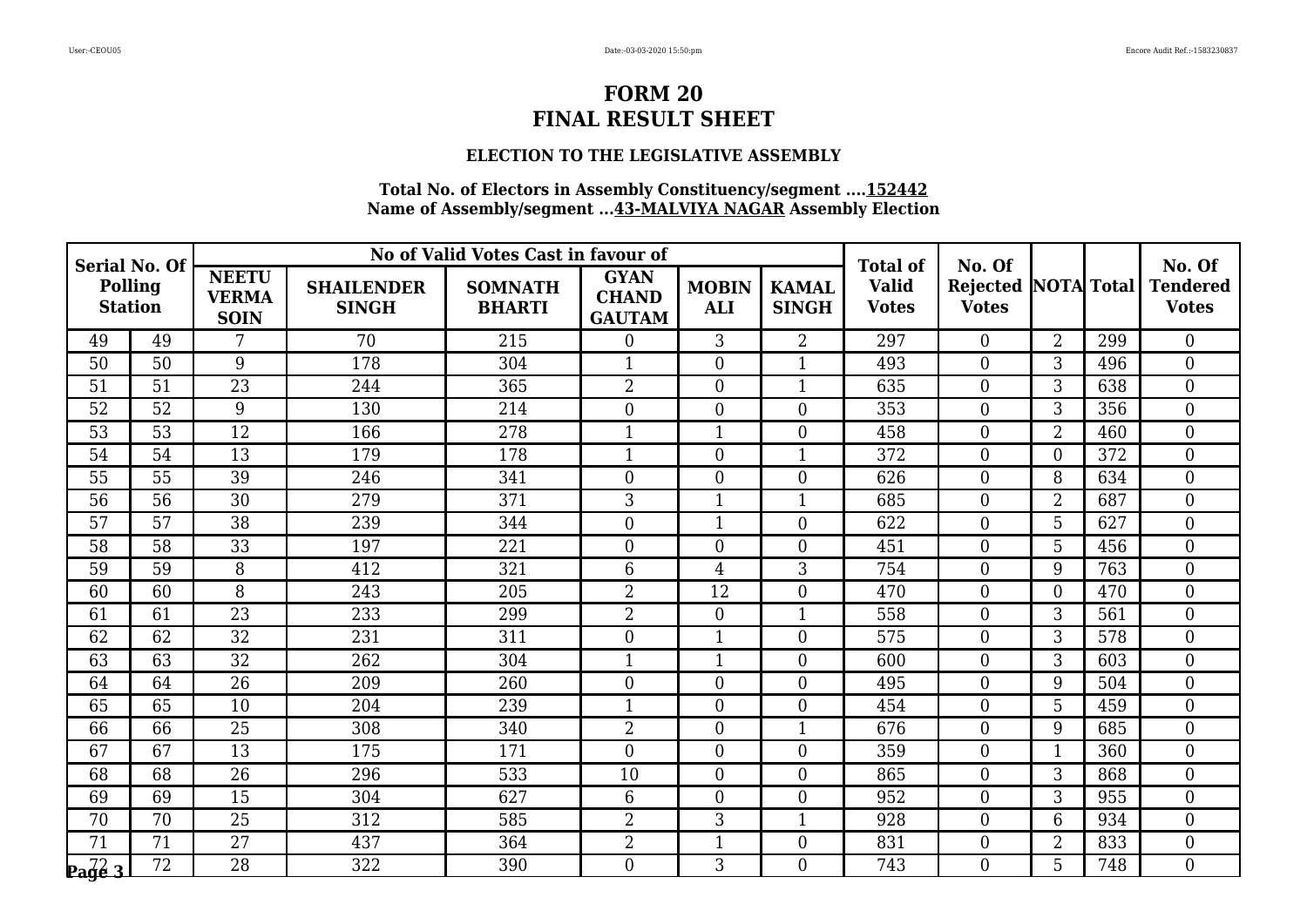## **ELECTION TO THE LEGISLATIVE ASSEMBLY**

| Serial No. Of<br><b>Polling</b><br><b>Station</b> |                 |                                             |                                   | No of Valid Votes Cast in favour of |                                              |                            |                              | <b>Total of</b>              | No. Of                                     |                 |     | No. Of                          |
|---------------------------------------------------|-----------------|---------------------------------------------|-----------------------------------|-------------------------------------|----------------------------------------------|----------------------------|------------------------------|------------------------------|--------------------------------------------|-----------------|-----|---------------------------------|
|                                                   |                 | <b>NEETU</b><br><b>VERMA</b><br><b>SOIN</b> | <b>SHAILENDER</b><br><b>SINGH</b> | <b>SOMNATH</b><br><b>BHARTI</b>     | <b>GYAN</b><br><b>CHAND</b><br><b>GAUTAM</b> | <b>MOBIN</b><br><b>ALI</b> | <b>KAMAL</b><br><b>SINGH</b> | <b>Valid</b><br><b>Votes</b> | <b>Rejected NOTA Total</b><br><b>Votes</b> |                 |     | <b>Tendered</b><br><b>Votes</b> |
| 73                                                | 73              | 32                                          | 208                               | 180                                 | $\mathbf{1}$                                 | $\mathbf{1}$               | $\overline{0}$               | 422                          | $\overline{0}$                             | 6               | 428 | $\boldsymbol{0}$                |
| 74                                                | 74              | 22                                          | 388                               | 490                                 | $\overline{2}$                               | $\overline{0}$             | $\overline{0}$               | 902                          | $\overline{0}$                             | 5               | 907 | $\overline{0}$                  |
| 75                                                | 75              | 12                                          | 239                               | 256                                 | 12                                           | $\boldsymbol{0}$           | $\overline{0}$               | 519                          | $\boldsymbol{0}$                           | $\overline{0}$  | 519 | $\boldsymbol{0}$                |
| 76                                                | 76              | 36                                          | 320                               | 496                                 | 5                                            | $\overline{2}$             | $\mathbf{1}$                 | 860                          | $\overline{0}$                             | 6               | 866 | $\overline{0}$                  |
| 77                                                | 77              | 15                                          | 131                               | 207                                 | 3                                            | $\overline{0}$             | $\overline{0}$               | 356                          | $\overline{0}$                             | 0               | 356 | $\overline{0}$                  |
| 78                                                | 78              | 15                                          | 204                               | 226                                 | $\overline{1}$                               | $\overline{0}$             | $\overline{0}$               | 446                          | $\boldsymbol{0}$                           | 3               | 449 | $\boldsymbol{0}$                |
| 79                                                | 79              | 15                                          | 209                               | 250                                 | $\Omega$                                     | $\overline{0}$             | $\Omega$                     | 474                          | $\overline{0}$                             | $\overline{4}$  | 478 | $\overline{0}$                  |
| 80                                                | 80              | 14                                          | 256                               | 238                                 | $\overline{2}$                               | $\boldsymbol{0}$           | $\overline{0}$               | 510                          | $\overline{0}$                             | 4               | 514 | $\boldsymbol{0}$                |
| 81                                                | 81              | 18                                          | 216                               | 188                                 | $\overline{0}$                               | $\mathbf{1}$               | $\overline{2}$               | 425                          | $\boldsymbol{0}$                           | $\mathbf{1}$    | 426 | $\overline{0}$                  |
| 82                                                | 82              | 19                                          | 243                               | 530                                 | 2                                            | $\mathbf{1}$               | $\overline{4}$               | 799                          | $\boldsymbol{0}$                           | $7\overline{ }$ | 806 | $\boldsymbol{0}$                |
| 83                                                | 83              | 25                                          | 453                               | 341                                 | $\mathbf{1}$                                 | $\overline{4}$             | $\overline{0}$               | 824                          | $\overline{0}$                             | 4               | 828 | $\boldsymbol{0}$                |
| 84                                                | 84              | 13                                          | 185                               | 430                                 | 6                                            | $\mathbf{1}$               | $\overline{0}$               | 635                          | $\boldsymbol{0}$                           | $\overline{0}$  | 635 | $\boldsymbol{0}$                |
| 85                                                | 85              | 21                                          | 196                               | 299                                 | 2                                            | $\overline{0}$             | $\overline{0}$               | 518                          | $\overline{0}$                             | 6               | 524 | $\boldsymbol{0}$                |
| 86                                                | 86              | 18                                          | 216                               | 145                                 | $\Omega$                                     | $\overline{0}$             | $\mathbf{1}$                 | 380                          | $\overline{0}$                             | $\overline{2}$  | 382 | $\overline{0}$                  |
| 87                                                | 87              | 20                                          | 340                               | 368                                 | $\mathbf{1}$                                 | $\mathbf{1}$               | $\overline{0}$               | 730                          | $\boldsymbol{0}$                           | 9               | 739 | $\boldsymbol{0}$                |
| 88                                                | 88              | 17                                          | 219                               | 346                                 | 3                                            | $\overline{0}$             | $\Omega$                     | 585                          | $\overline{0}$                             | 6               | 591 | $\overline{0}$                  |
| 89                                                | 89              | 22                                          | 196                               | 326                                 | $\overline{0}$                               | $\overline{2}$             | $\Omega$                     | 546                          | $\overline{0}$                             | 5               | 551 | $\overline{0}$                  |
| 90                                                | 90              | 9                                           | 148                               | 403                                 | 5                                            | $\boldsymbol{0}$           | $\overline{0}$               | 565                          | $\overline{0}$                             | 4               | 569 | $\boldsymbol{0}$                |
| 91                                                | 91              | $\overline{6}$                              | 112                               | 363                                 | $\mathbf{1}$                                 | $\theta$                   | 2                            | 484                          | $\overline{0}$                             | $\mathbf{1}$    | 485 | $\overline{0}$                  |
| 92                                                | 92              | 15                                          | 332                               | 600                                 | $\mathbf{1}$                                 | $\overline{0}$             | 1                            | 949                          | $\overline{0}$                             | 4               | 953 | $\overline{0}$                  |
| 93                                                | 93              | 7                                           | 64                                | 246                                 | $\overline{0}$                               | $\mathbf{1}$               | $\overline{0}$               | 318                          | $\boldsymbol{0}$                           | $\overline{2}$  | 320 | $\overline{0}$                  |
| 94                                                | 94              | 9                                           | 276                               | 542                                 | 10                                           | $\overline{2}$             | $\overline{0}$               | 839                          | $\overline{0}$                             | $\overline{0}$  | 839 | $\overline{0}$                  |
| 95                                                | 95              | 12                                          | 272                               | 596                                 | 3                                            | $\overline{2}$             | 5                            | 890                          | $\overline{0}$                             | 6               | 896 | $\boldsymbol{0}$                |
| $\log_{4}$                                        | $\overline{96}$ | 9                                           | 240                               | 466                                 | 4                                            | 5                          | 3                            | 727                          | $\boldsymbol{0}$                           | 0               | 727 | $\boldsymbol{0}$                |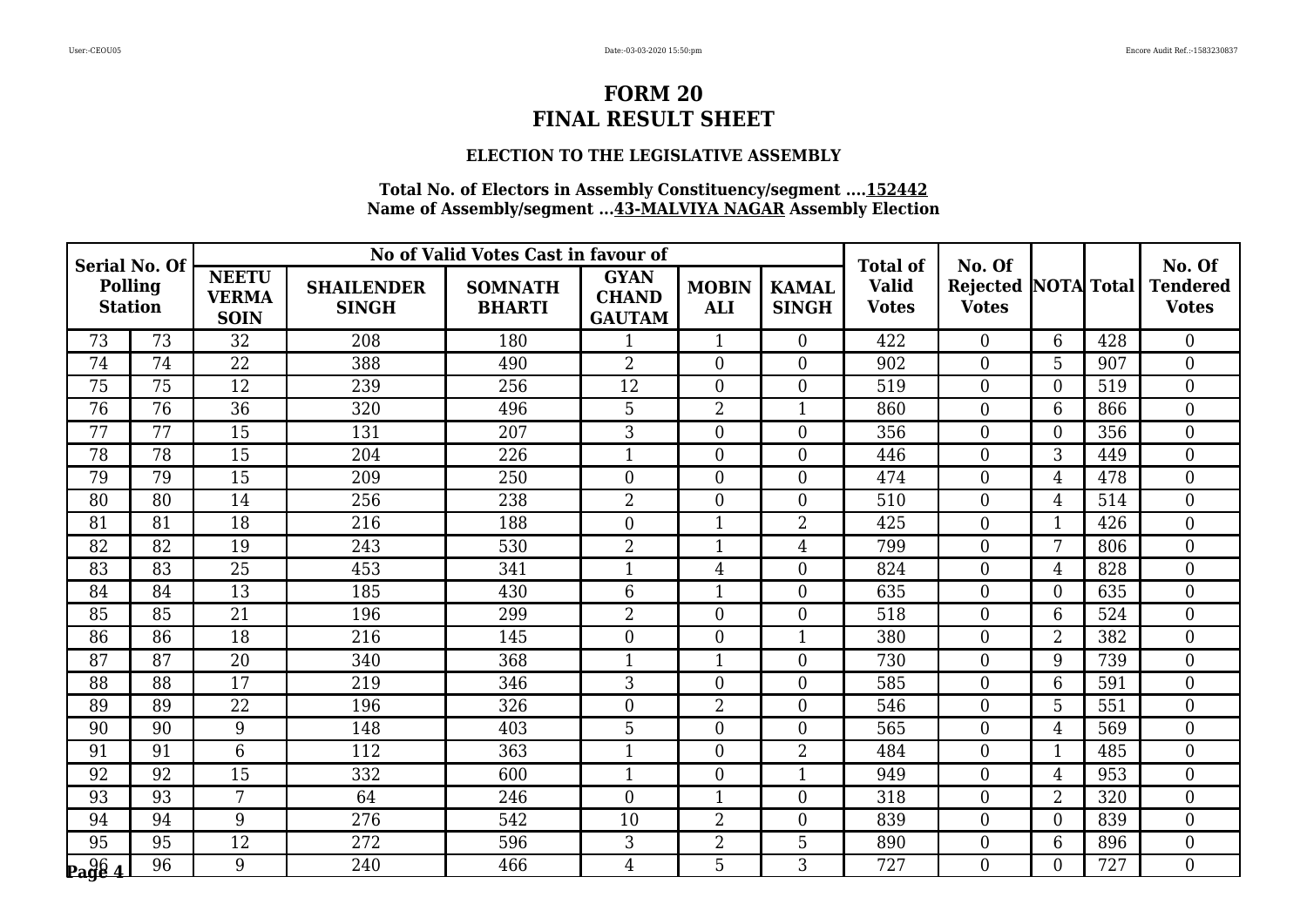## **ELECTION TO THE LEGISLATIVE ASSEMBLY**

| Serial No. Of<br><b>Polling</b><br><b>Station</b> |     |                                             |                                   | No of Valid Votes Cast in favour of |                                              |                            |                              | <b>Total of</b>              | No. Of                                     |                |     | No. Of                          |
|---------------------------------------------------|-----|---------------------------------------------|-----------------------------------|-------------------------------------|----------------------------------------------|----------------------------|------------------------------|------------------------------|--------------------------------------------|----------------|-----|---------------------------------|
|                                                   |     | <b>NEETU</b><br><b>VERMA</b><br><b>SOIN</b> | <b>SHAILENDER</b><br><b>SINGH</b> | <b>SOMNATH</b><br><b>BHARTI</b>     | <b>GYAN</b><br><b>CHAND</b><br><b>GAUTAM</b> | <b>MOBIN</b><br><b>ALI</b> | <b>KAMAL</b><br><b>SINGH</b> | <b>Valid</b><br><b>Votes</b> | <b>Rejected NOTA Total</b><br><b>Votes</b> |                |     | <b>Tendered</b><br><b>Votes</b> |
| 97                                                | 97  | 3                                           | 109                               | 399                                 | 6                                            | $\overline{2}$             | $\overline{2}$               | 521                          | $\overline{0}$                             | $\mathbf{1}$   | 522 | $\overline{0}$                  |
| 98                                                | 98  | $\mathbf{1}$                                | 143                               | 353                                 | $\overline{0}$                               | 5                          | $\mathbf{1}$                 | 503                          | $\overline{0}$                             | 1              | 504 | $\mathbf{0}$                    |
| 99                                                | 99  | 35                                          | 410                               | 360                                 | $\overline{0}$                               | $\mathbf{0}$               | $\overline{0}$               | 805                          | $\boldsymbol{0}$                           | 7              | 812 | $\boldsymbol{0}$                |
| 100                                               | 100 | 18                                          | 299                               | 298                                 | $\mathbf{1}$                                 | $\mathbf{1}$               | $\mathbf{1}$                 | 618                          | $\boldsymbol{0}$                           | 3              | 621 | $\mathbf{0}$                    |
| 101                                               | 101 | 13                                          | 413                               | 287                                 | $\overline{0}$                               | $\overline{0}$             | $\overline{0}$               | 713                          | $\overline{0}$                             | 4              | 717 | $\mathbf{0}$                    |
| 102                                               | 102 | 9                                           | 37                                | 199                                 | $\overline{0}$                               | $\boldsymbol{0}$           | $\overline{0}$               | 245                          | $\boldsymbol{0}$                           | $\mathbf{1}$   | 246 | $\boldsymbol{0}$                |
| 103                                               | 103 | $\overline{7}$                              | 104                               | 262                                 | $\overline{0}$                               | $\overline{0}$             | $\mathbf{1}$                 | 374                          | $\boldsymbol{0}$                           | $\mathbf{1}$   | 375 | $\mathbf{0}$                    |
| 104                                               | 104 | 8                                           | 257                               | 190                                 | $\theta$                                     | $\overline{0}$             | $\overline{0}$               | 455                          | $\overline{0}$                             | $\overline{2}$ | 457 | $\mathbf{0}$                    |
| 105                                               | 105 | $\overline{13}$                             | 215                               | 178                                 | 3                                            | $\boldsymbol{0}$           | $\overline{0}$               | 409                          | $\boldsymbol{0}$                           | $\overline{2}$ | 411 | $\boldsymbol{0}$                |
| 106                                               | 106 | 25                                          | 258                               | 261                                 | $\overline{0}$                               | $\overline{0}$             | $\mathbf{1}$                 | 545                          | $\boldsymbol{0}$                           | 8              | 553 | $\mathbf{0}$                    |
| 107                                               | 107 | 22                                          | 206                               | 229                                 | $\theta$                                     | $\mathbf{1}$               | $\overline{0}$               | 458                          | $\overline{0}$                             | 6              | 464 | $\mathbf{0}$                    |
| 108                                               | 108 | $\overline{20}$                             | 318                               | 319                                 | $\mathbf{1}$                                 | $\overline{1}$             | 1                            | 660                          | $\boldsymbol{0}$                           | $\overline{2}$ | 662 | $\overline{0}$                  |
| 109                                               | 109 | 11                                          | 183                               | 285                                 | $\mathbf{1}$                                 | $\mathbf{1}$               | $\mathbf{1}$                 | 482                          | $\overline{0}$                             | 5              | 487 | $\mathbf{0}$                    |
| 110                                               | 110 | 20                                          | 247                               | 305                                 | $\overline{0}$                               | $\mathbf{1}$               | 1                            | 574                          | $\overline{0}$                             | 6              | 580 | $\overline{0}$                  |
| 111                                               | 111 | 12                                          | 238                               | 210                                 | $\mathbf{1}$                                 | $\mathbf{0}$               | $\overline{0}$               | 461                          | $\boldsymbol{0}$                           | 5              | 466 | $\boldsymbol{0}$                |
| 112                                               | 112 | 19                                          | 346                               | 284                                 | $\Omega$                                     | $\overline{0}$             | $\overline{0}$               | 649                          | $\overline{0}$                             | 8              | 657 | $\mathbf{0}$                    |
| 113                                               | 113 | 8                                           | 323                               | 233                                 | $\overline{2}$                               | $\mathbf{1}$               | $\overline{0}$               | 567                          | $\overline{0}$                             | 5              | 572 | $\mathbf{0}$                    |
| 114                                               | 114 | 14                                          | 208                               | 156                                 | $\overline{1}$                               | $\mathbf{0}$               | $\overline{2}$               | 381                          | $\boldsymbol{0}$                           | $6\phantom{1}$ | 387 | $\boldsymbol{0}$                |
| 115                                               | 115 | 6                                           | 138                               | 194                                 | $\Omega$                                     | $\overline{0}$             | $\overline{0}$               | 338                          | $\overline{0}$                             | $\overline{2}$ | 340 | $\overline{0}$                  |
| 116                                               | 116 | 12                                          | 321                               | 308                                 | $\overline{2}$                               | $\mathbf{1}$               | $\Omega$                     | 644                          | $\overline{0}$                             | $\overline{2}$ | 646 | $\mathbf{0}$                    |
| 117                                               | 117 | 39                                          | 390                               | 447                                 | $\overline{2}$                               | $\overline{2}$             | $\mathbf{1}$                 | 881                          | $\mathbf{0}$                               | 7              | 888 | $\boldsymbol{0}$                |
| 118                                               | 118 | 19                                          | 336                               | 293                                 | $\Omega$                                     | $\overline{0}$             | $\mathbf{1}$                 | 649                          | $\overline{0}$                             | 6              | 655 | $\overline{0}$                  |
| 119                                               | 119 | 27                                          | 394                               | 487                                 | $\overline{0}$                               | $\overline{0}$             | 1                            | 909                          | $\overline{0}$                             | 7              | 916 | $\overline{0}$                  |
| $\mathbf{p}_\mathbf{a}$ ge 5                      | 120 | 15                                          | 218                               | 244                                 | $\overline{0}$                               | $\boldsymbol{0}$           | $\overline{0}$               | 477                          | $\overline{0}$                             | 5              | 482 | $\boldsymbol{0}$                |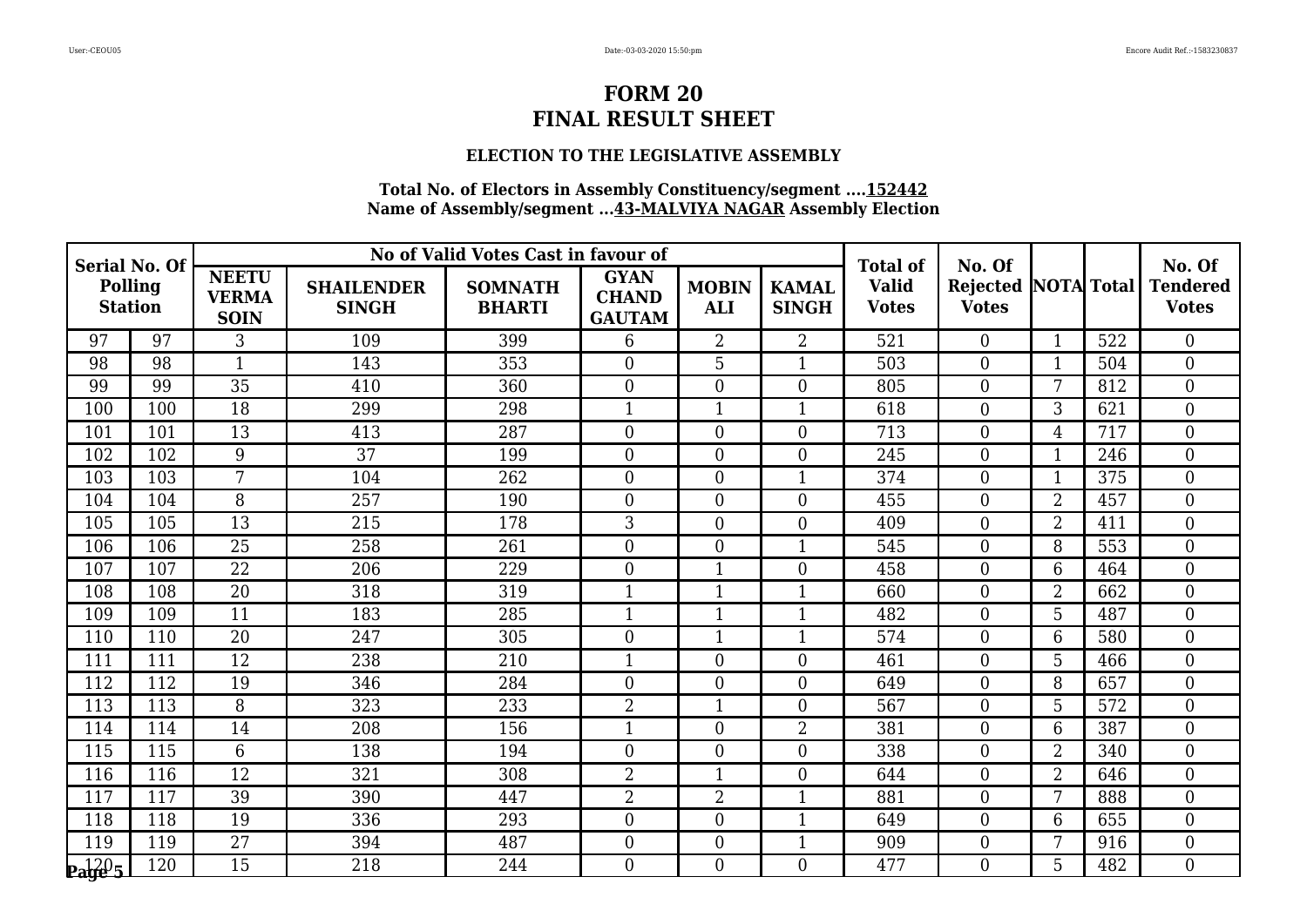### **ELECTION TO THE LEGISLATIVE ASSEMBLY**

| Serial No. Of<br>Polling<br><b>Station</b> |     |                                             |                                   | No of Valid Votes Cast in favour of |                                              |                            |                              | <b>Total of</b>              | No. Of                              |                  |      | No. Of                          |
|--------------------------------------------|-----|---------------------------------------------|-----------------------------------|-------------------------------------|----------------------------------------------|----------------------------|------------------------------|------------------------------|-------------------------------------|------------------|------|---------------------------------|
|                                            |     | <b>NEETU</b><br><b>VERMA</b><br><b>SOIN</b> | <b>SHAILENDER</b><br><b>SINGH</b> | <b>SOMNATH</b><br><b>BHARTI</b>     | <b>GYAN</b><br><b>CHAND</b><br><b>GAUTAM</b> | <b>MOBIN</b><br><b>ALI</b> | <b>KAMAL</b><br><b>SINGH</b> | <b>Valid</b><br><b>Votes</b> | Rejected NOTA Total<br><b>Votes</b> |                  |      | <b>Tendered</b><br><b>Votes</b> |
| 121                                        | 121 | 27                                          | 374                               | 445                                 | $\mathbf{1}$                                 | $\theta$                   | $\Omega$                     | 847                          | $\theta$                            | 5                | 852  | $\theta$                        |
| 122                                        | 122 | 18                                          | 332                               | 425                                 | $\overline{0}$                               | $\overline{0}$             | $\overline{0}$               | 775                          | $\overline{0}$                      | 7                | 782  | $\boldsymbol{0}$                |
| 123                                        | 123 | 27                                          | 410                               | 441                                 | $\overline{0}$                               | $\overline{0}$             | $\overline{0}$               | 878                          | $\boldsymbol{0}$                    | 5                | 883  | $\boldsymbol{0}$                |
| 124                                        | 124 | $\overline{32}$                             | 368                               | 419                                 | $\overline{0}$                               | $\mathbf{1}$               | $\Omega$                     | 820                          | $\mathbf{0}$                        | $\overline{4}$   | 824  | $\overline{0}$                  |
| 125                                        | 125 | 16                                          | 392                               | 393                                 | $\overline{0}$                               | $\mathbf{1}$               | $\mathbf{1}$                 | 803                          | $\boldsymbol{0}$                    | 3                | 806  | $\boldsymbol{0}$                |
| 126                                        | 126 | 24                                          | 281                               | 281                                 | $\boldsymbol{0}$                             | $\mathbf{1}$               | $\overline{0}$               | 587                          | $\overline{0}$                      | 3                | 590  | $\boldsymbol{0}$                |
| 127                                        | 127 | 6                                           | 182                               | 264                                 | $\overline{0}$                               | $\overline{0}$             | $\overline{0}$               | 452                          | $\mathbf{0}$                        | 3                | 455  | $\overline{0}$                  |
| 128                                        | 128 | 13                                          | 80                                | 901                                 | $\mathbf{1}$                                 | $\overline{2}$             | $\overline{2}$               | 999                          | $\overline{0}$                      | $\mathbf{1}$     | 1000 | $\boldsymbol{0}$                |
| 129                                        | 129 | $\overline{5}$                              | 4                                 | 560                                 | $\mathbf{1}$                                 | 3                          | $\overline{0}$               | 573                          | $\overline{0}$                      | $\overline{0}$   | 573  | $\overline{0}$                  |
| 130                                        | 130 | $\overline{7}$                              | 6                                 | 620                                 | $\overline{2}$                               | $\overline{0}$             | $\overline{0}$               | 635                          | $\overline{0}$                      | $\overline{0}$   | 635  | $\overline{0}$                  |
| 131                                        | 131 | 24                                          | 10                                | 768                                 | $\overline{2}$                               | $\boldsymbol{0}$           | $\overline{0}$               | 804                          | $\overline{0}$                      | 3                | 807  | $\boldsymbol{0}$                |
| 132                                        | 132 | 10                                          | 30                                | 506                                 | $\mathbf{1}$                                 | $\mathbf{1}$               | $\overline{0}$               | 548                          | $\mathbf{0}$                        | 3                | 551  | $\overline{0}$                  |
| 133                                        | 133 | 12                                          | 12                                | 411                                 | $\mathbf{1}$                                 | $\mathbf{1}$               | 0                            | 437                          | $\boldsymbol{0}$                    | $\mathbf{1}$     | 438  | $\boldsymbol{0}$                |
| 134                                        | 134 | $\overline{16}$                             | 129                               | 634                                 | $\overline{2}$                               | $\mathbf{1}$               | $\mathbf{1}$                 | 783                          | $\overline{0}$                      | $\overline{2}$   | 785  | $\boldsymbol{0}$                |
| 135                                        | 135 | 5                                           | 48                                | 582                                 | $\overline{0}$                               | $\overline{0}$             | $\overline{0}$               | 635                          | $\mathbf{0}$                        | 3                | 638  | $\overline{0}$                  |
| 136                                        | 136 | 14                                          | 21                                | 849                                 | $\boldsymbol{0}$                             | $\boldsymbol{0}$           | $\mathbf{1}$                 | 885                          | $\boldsymbol{0}$                    | $\boldsymbol{0}$ | 885  | $\boldsymbol{0}$                |
| 137                                        | 137 | 26                                          | 34                                | 397                                 | $\Omega$                                     | $\overline{0}$             | $\overline{0}$               | 457                          | $\boldsymbol{0}$                    | $\mathbf{1}$     | 458  | $\mathbf{0}$                    |
| 138                                        | 138 | 17                                          | $\overline{21}$                   | 453                                 | $\overline{2}$                               | $\mathbf{1}$               | $\overline{2}$               | 496                          | $\mathbf{0}$                        | $\mathbf{1}$     | 497  | $\theta$                        |
| 139                                        | 139 | 8                                           | 34                                | 733                                 | $\overline{0}$                               | $\overline{2}$             | $\overline{0}$               | 777                          | $\mathbf{0}$                        | $\overline{2}$   | 779  | $\mathbf{0}$                    |
| 140                                        | 140 | 5                                           | 52                                | 479                                 | $\overline{2}$                               | $\overline{2}$             | $\overline{0}$               | 540                          | $\boldsymbol{0}$                    | $\overline{0}$   | 540  | $\mathbf{0}$                    |
| 141                                        | 141 | 15                                          | 164                               | 648                                 | $\overline{2}$                               | $\overline{2}$             | $\mathbf{1}$                 | 832                          | $\mathbf{0}$                        | $\mathbf{1}$     | 833  | $\theta$                        |
| 142                                        | 142 | 5                                           | 152                               | 601                                 | 1                                            | $\overline{0}$             | $\overline{2}$               | 761                          | $\boldsymbol{0}$                    | 3                | 764  | $\mathbf{0}$                    |
| 143                                        | 143 | 19                                          | 496                               | 317                                 | $\mathbf{1}$                                 | $\boldsymbol{0}$           | $\mathbf{1}$                 | 834                          | $\boldsymbol{0}$                    | $\overline{2}$   | 836  | $\boldsymbol{0}$                |
| $\mathbf{p}_\mathbf{a}$ ge <sup>4</sup> 6  | 144 | 19                                          | 316                               | 373                                 | $\mathbf{1}$                                 | $\overline{0}$             | $\mathbf{1}$                 | 710                          | $\overline{0}$                      | $\overline{2}$   | 712  | $\theta$                        |